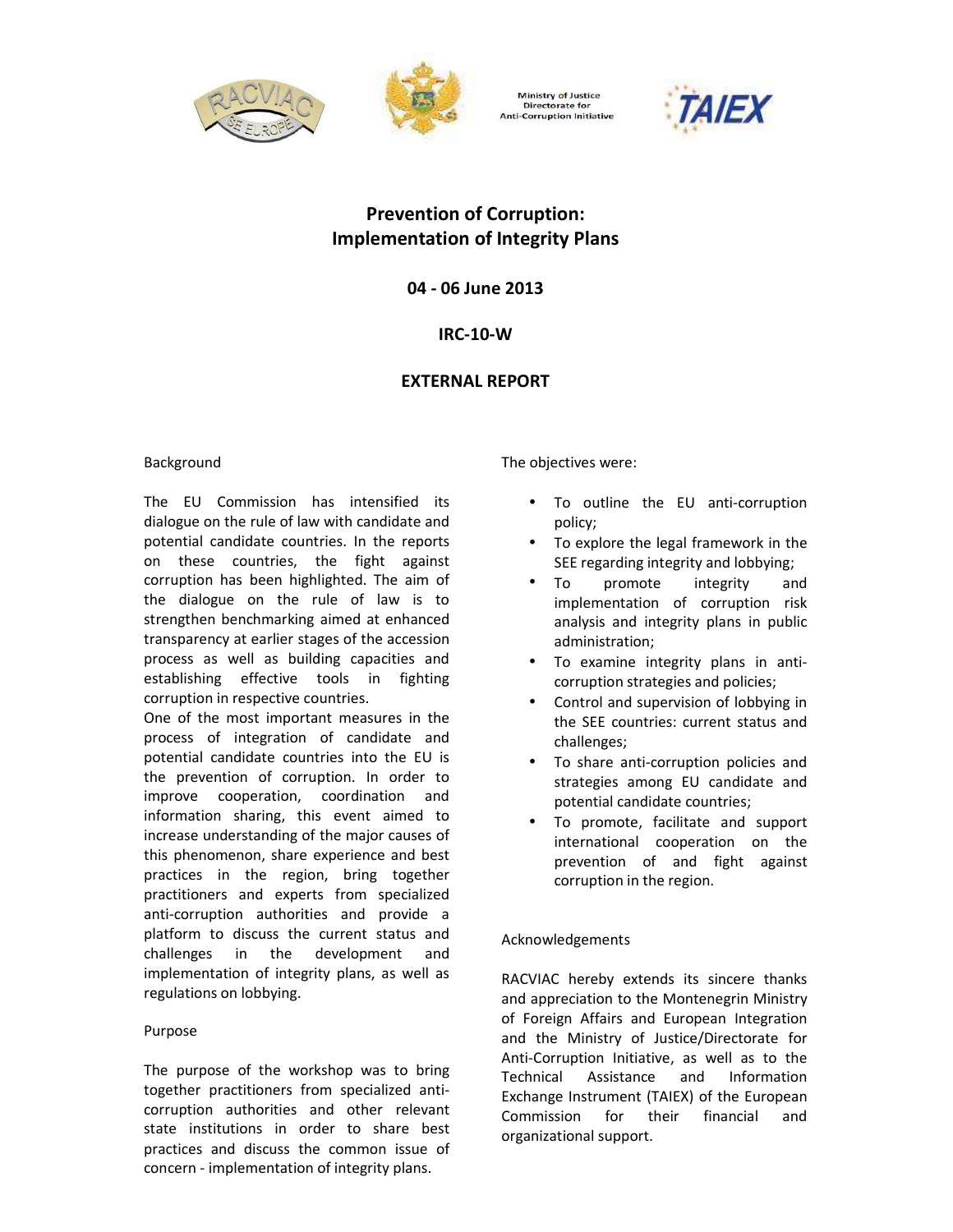#### Venue and participation

The event was held in the town of Podgorica (ME) from 04 to 06 June 2013. The Workshop gathered 56 participants – decision-making officials and experts dealing with the activity subject matter and representing national institutions, ministries and anti-corruption authorities.



Group photo

### The Programme

Mr Goran Durutović, PR Service and NGO Communication Officer at the Montenegrin Directorate for Anti-Corruption Initiative, welcomed distinguished speakers and respective participants and kindly opened the event, inviting Ms Ratković, the Director of the Directorate for Anti-Corruption Initiative, to take the floor and give her opening remarks.

Ms Ratković stressed the exceptional importance of applying the principles of integrity in the fight against corruption. Among other things, these principles build on clear ethical and moral standards and requirements of the institutions and of public employees to act responsibly in relation to the fundamental values of a democratic society, such as the rule of law. Ms Ratković pointed out that recognizing integrity as an important principle and tool in the fight against corruption, Montenegro had introduced in its legislation the obligation to adopt integrity plans for all state organs. Thus, the Action Plan for the Fight against Corruption and Organized Crime for the period 2013-2014 foresees the adoption and implementation of integrity plans in the public sector. As regards civil servants and employees, it stipulates that public authorities shall issue integrity plans that include measures to prevent and eliminate the possibility of occurrence and development of corruption, in accordance with the guidelines of administration authority in charge of anti-corruption activities.

In his opening speech, Ambassador Mandić, RACVIAC Director said that the EU had intensified its dialogue on the rule of law and the fight against corruption in respect of candidate and potential candidate countries. He added that the aim of the dialogue on the rule of law was to strengthen benchmarking aimed at enhanced transparency at earlier stages of the accession process as well as building capacities and establishing effective tools for fighting and preventing corruption in respective countries. Since one of the most important measures in the process of integration of candidate and potential candidate countries into the EU is the prevention of corruption, he pointed out that this event would also improve cooperation, coordination and information sharing, as well as increase understanding of the major causes of this phenomenon, by sharing experiences and best practices among the countries of the region.



Opening remarks session

Mr Alberto Cammarata, Head of the Political Section of the EU Delegation to Montenegro, pointed out that this kind of events were very important as they provided a platform for sharing best practices and exchanging information. He stressed that the topic of this Workshop, the implementation of integrity plans, was essential in state institutions, while the dialogue on this topic among the participants was one of the most important tools in reaching the established objectives.

The event continued with Panel I on the Survey of the EU Anti-Corruption Policy: Developments and Achievements. Mr Aurimas Kudukis from the Special Investigation Service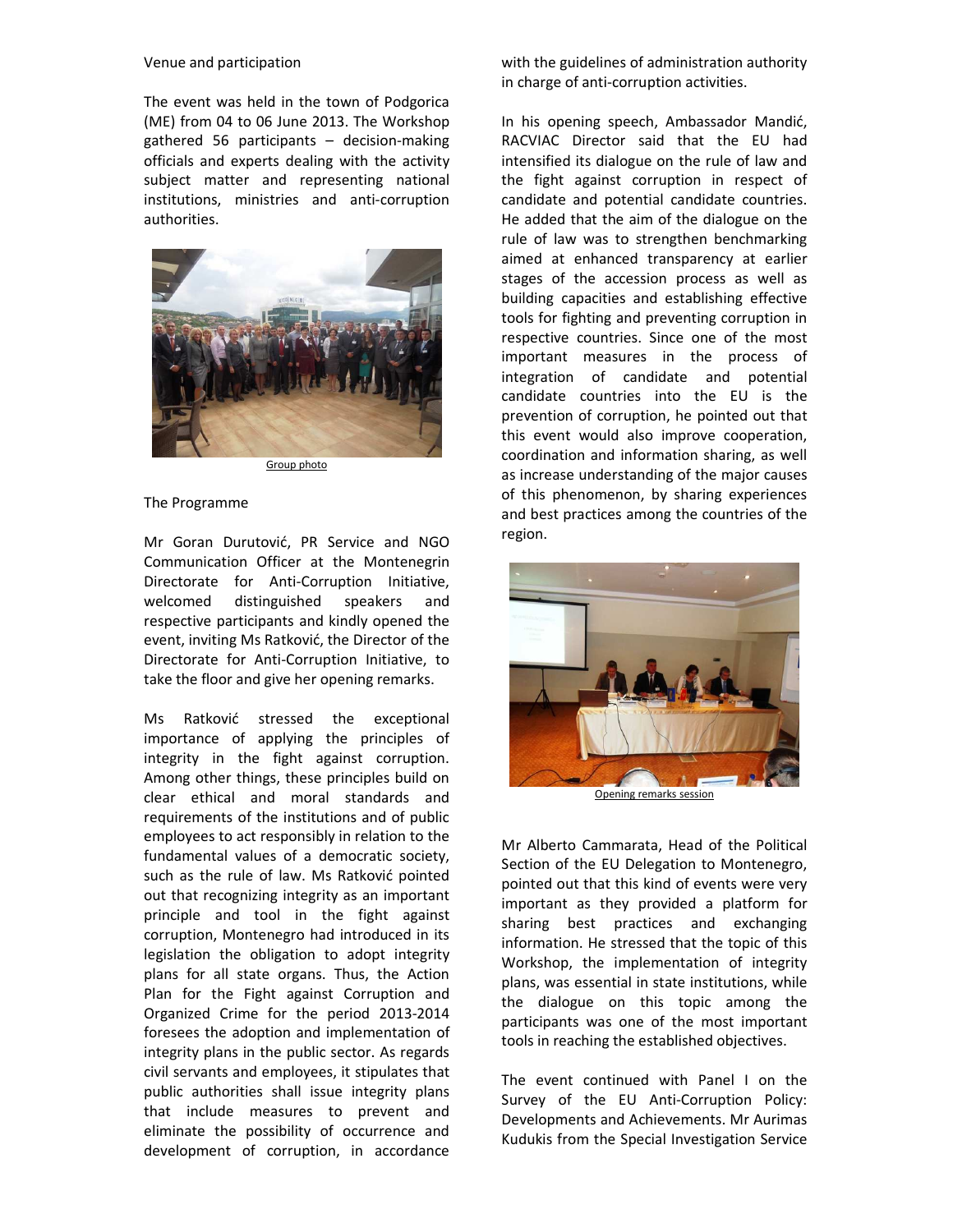of the Republic of Lithuania, pointed out the following corruption prevention measures:

- Corruption risk analysis;
- National anti-corruption programme;

- Sectoral and institutional anti-corruption programmes;

- Anti-corruption assessment and drafting of legislation;

- Provision of information about a person seeking or holding office at a state or municipal agency;

- Education and raising awareness of the public;

- Other measures of corruption prevention provided for by law.

As part of this Panel, the Croatian representative Mr Bojan Ernjaković from the Ministry of Justice delivered a presentation on the Prevention of Corruption in the Republic of Croatia. Mr Ernjaković informed the audience that the anti-corruption programme in Croatia was based on the Anti-Corruption Strategy, adopted by the Government on 19 June 2008, and on the Action Plan, the implementation of which included the majority of governmental bodies. He pointed out that guidance, solutions and goals of the Anti-Corruption Strategy and Action Plan were related with the public companies, with particular emphasis on strengthening accountability and transparency, creating conditions for the prevention of corruption at all levels and the affirmation of zero tolerance to corruption.

Panel II was dedicated to the topic of Integrity Plans and Measures in the Public Sector: Legal Frameworks in the EU and SEE. Mr Jure Škrbec, MA, Anti-Corruption Officer of the Slovenian Commission for the Prevention of Corruption presented integrity plans and measures in the public sector, providing legal frameworks in the EU and beyond. Mr Škrbec highlighted the following:

- Mandatory tool (based on law) for all public entities;

- Mandatory integrity manager / officer;

- One central and independent support and monitoring body;

- Identifying risks and threats in the public sector;

- Analysing corruption reports for identifying risks in particular institution;

- Increase in the number of people and institutions that are in favour of such solution – risk management;
- Effective monitoring.

The viewpoint of the SEE countries was presented by Ms Dragana Krunić, Head of Division for Integrity Plans in the Serbian Anti-Corruption Agency, and Mr Harun Mert, Deputy General Director of the Turkish Ministry of Justice. Ms Krunić informed the participants that approximately 3900 representatives of the public authority bodies had been educated about the concept and importance of integrity plans and trained in developing this document in their own institutions. She underlined that the adoption and implementation of integrity plans served to the benefit to the institutions, resulting in increased efficiency and improved quality of work, standardization of the work process, control of financial flows, consistent application of legal acts and internal documents and increased confidence in the institutions.



Mr Mert stressed that the issues related to the implementation of the law were based on the "Regulation on the Principles of Ethical Behaviour of the Public Officials and Application Procedures and Essentials"*.* In terms of integrity, the Regulation provides that "in all their actions and transactions, public officials shall act in accordance with the principles of legality, justice, equity and integrity; they cannot discriminate based on reasons such as language, religion, belief, political opinion, race, sex, etc. while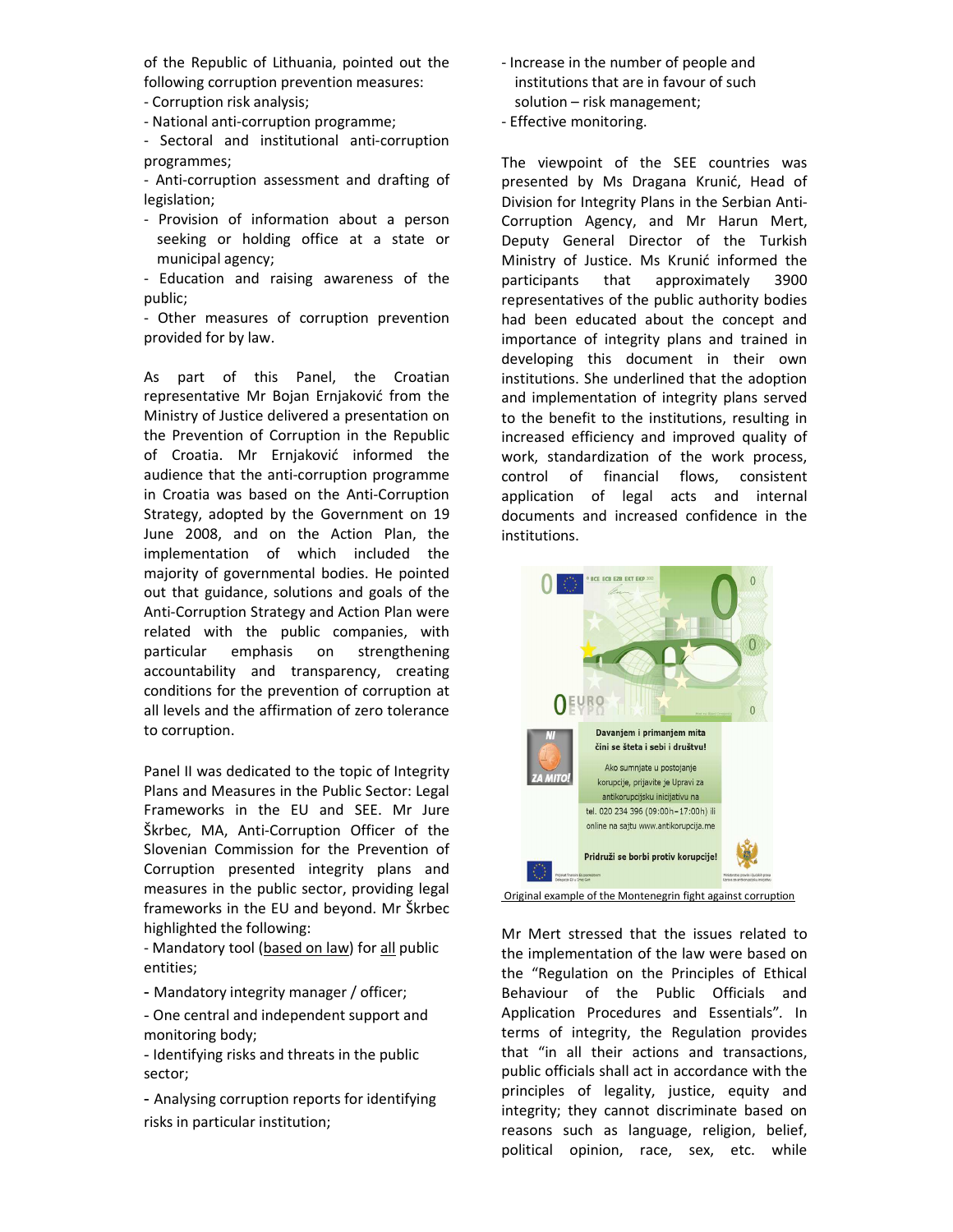performing their duties or providing services; they cannot act in a manner violating or restricting human rights and cannot behave in a way obstructing equal opportunities." Mr Mert added that although some legal and practical instruments had already been set in place to promote the integrity of public officials, they had to be improved and new ways of doing it found. "Integrity plans seem to be useful and efficient tools for his purpose", he concluded.



Working session

Following respective national perspectives, there was a question and answer session and an open discussion.

The second working day started with Panel II on practical effects of building capacity of public administration by implementing integrity plans - lessons learned and challenges. Mr Vismantas Cepulis, Special Expert from Special Investigation Service of the Republic of Lithuania, pointed out that public servants avoid reporting potential corruption because of fear of vengeance. One of the measures aimed at dealing with this situation is to develop and adopt amendments to the legislation in order to ensure data confidentiality and protect persons reporting serious infringements made by other public servants. He added that there was a need of raising public awareness of corruption and this can be achieved by enhanced anti-corruption education coverage through mass media, as well as by introducing and implementing the anti-corruption education programmes.

As part of Panel III, perspective of the SEE countries was presented by Ms Ivis Nocka, Director, Ministry of Defence (AL), Mr Dragan Slipac, Deputy Director, Agency for the Prevention of Corruption and Coordination of the Fight against Corruption (BA) and two speakers from the State Commission for the Prevention of Corruption (MK), Mr Gjorgji Slamkov, PhD, Director, and Mr Vladimir Georgiev, State Advisor, who delivered a joint presentation. All of them gave interesting presentations from the national viewpoint, while three of them agreed that the implementation of integrity plans was crucial. The following was highlighted:

- Action Plans identify specific risks of corruption and set out concrete measures associated with monitoring and evaluation indicators;
- Anti-corruption policy should encompass integrity policy and codes of conduct;
- Action Plans provide risk assessment in the areas of institutional and financial management, procurement and documentation, human resources, safety, conflict of interest, reaction to corruption reports and other areas related to particular public institutions;
- The need for continuous trainings on ethics and integrity;
- The need for periodical testing and auditing of integrity system;
- The need for the exchange of information and effective cooperation among institutions in the fight against corruption.